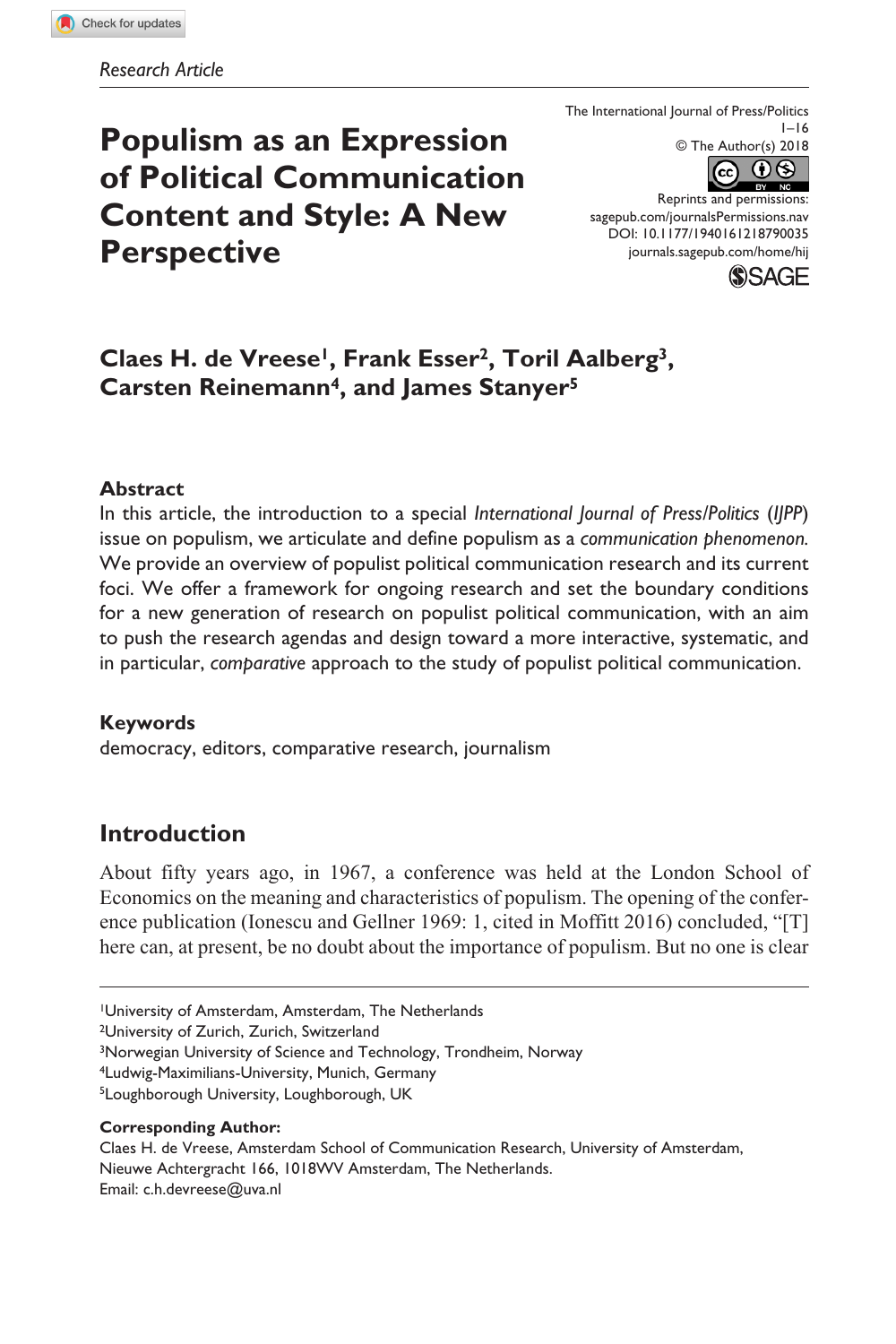what it is." Five decades later and scholars have identified several aspects of populism that are analytically useful. Studies have shown the configuration and nature of populism in places like Hungary, Italy, Spain, France, Argentina, Venezuela, Mexico, Australia, and South Africa. Recent elections in 2016/2017/2018, including those in Britain, the United States, the Netherlands, France, India, Italy, Austria, and Norway remind us that populism today is a truly *global* phenomenon.

The electoral success of populist parties has increased over the past decades. The mean vote share for "populist right" parties doubled from less than 7 percent in the 1960s to almost 14 percent in the 2010s. On the left, populist party support went from less than 3 percent to almost 13 percent in the same period (Inglehart and Norris 2017: 23). From this perspective, the increase in the support for populism is unequivocal. The reasons for this are complex, but two broadly held interpretations point toward *economic insecurity* on the one hand and *cultural backlash* on the other (see also Mudde 2007; van Hauwaert and van Kessel 2018).

In the past decade, exogenous events and "external conditions" have been conducive to both: A significant part of the world went through the longest economic recession and crisis in a century. To this can be added transnational migrant flows and growing income inequalities, which economists have forcefully demonstrated both within and between countries (see also Fraser Institute 2017). Laclau (2005) considers such crises at the very root of populism, both historically and contemporarily. In this vein, Otjes et al. (2018) show how certain populist political parties presented a "unified nativist" response to the economic crisis. Indeed, Kübler and Kriesi (2017) note that globalization, which captures many of these trends, provides fertile ground for populism. In sum, the conditions for an even further populist surge are, thus, present.

Is populism per se a positive force for change or a threat to democracy? Populism might increase representation and give a voice to groups of citizens that do not feel heard by the current political elite. Populism might broaden the attention for issues that are not in the mainstream news. Populism might mobilize groups of people that have felt on the fringe of the political system. Populism might improve the responsiveness of the political system by making actors and parties align their policies more with the "wishes of the people." Populism might be a refreshing wakeup call to powerholders, prompting periodic reflections on their conduct and elitism. That said, populism might also challenge or have outright negative consequences for liberal democracy (Mudde and Kaltwasser 2017). Populism might curb minority rights. Populism can use an electoral mandate to erode independent institutions that are considered corner stones of liberal democracies like the courts or the free media. Populism might lead to political tribalism, which impedes civil discourse and disencourages political compromise.

Most scholars tend to refrain from offering an absolute condemnation or celebration but, instead, dissect the different elements and expressions of populism and consider them in an appropriate contextual fashion. Mudde and Kaltwasser (2012) subscribe to this position and see populism as both a threat and a corrective for democratic politics. In countries with a consensual, parliamentary system; strong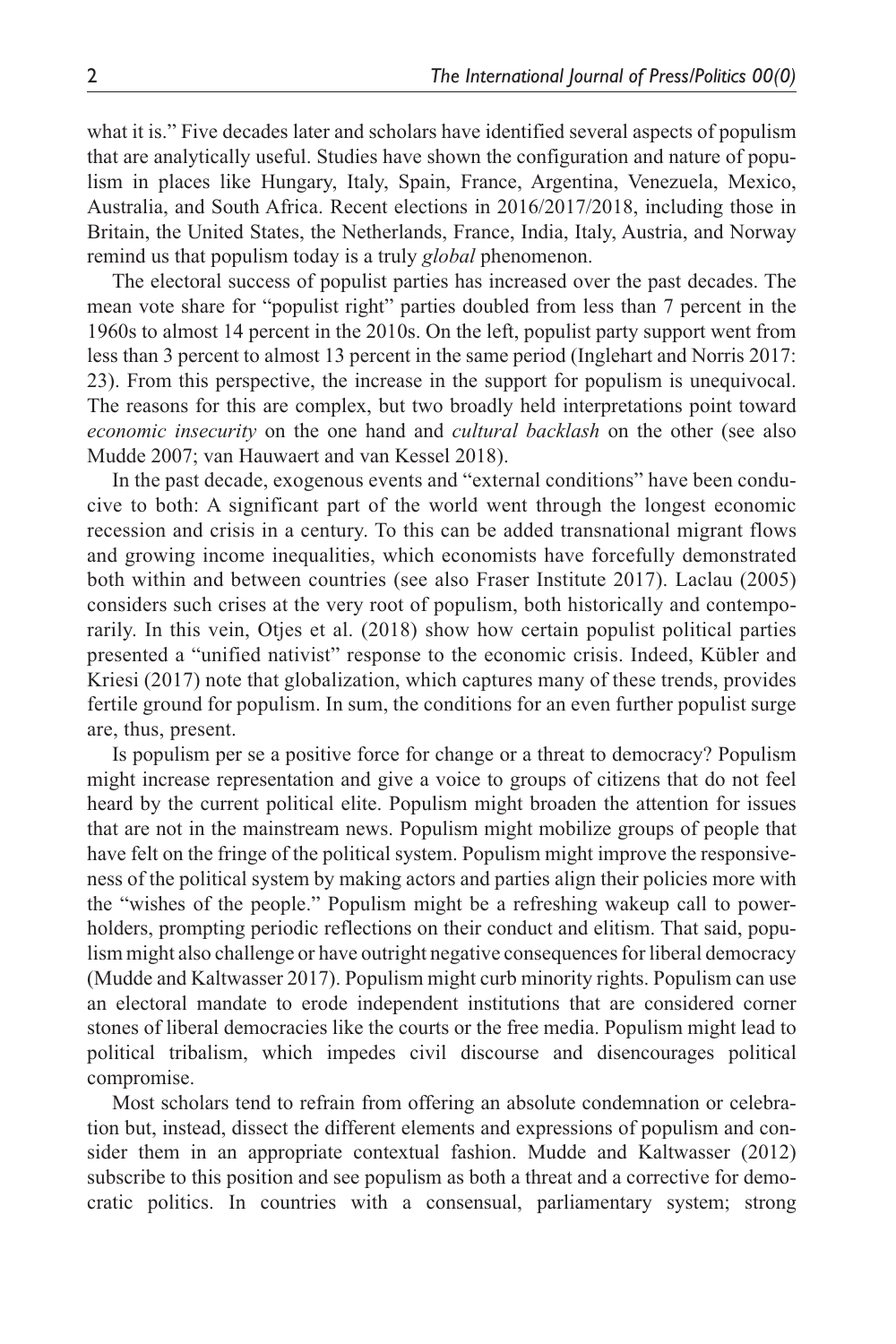institutions of checks and balances; and a strong, autonomous, and publicly respected press, populism is much less likely to become an existential threat. In countries with a polarized majority voting system, weak institutions of checks and balances, and a weak press (subject to instrumentalization attempts and other attacks on their independence), however, the picture is different. In this Introduction, however, we are not so much concerned with a normative assessment of opportunity structures and challenges to democracy as with an improved understanding of the role of political communication in the process.

The starting point of our reflections is the recognition that populist ideas must be communicated discursively to achieve the communicator's goals and the intended effects on the audience. We follow an approach that combines Mudde's (2004) ideology-centered and Hawkin's (2010) discourse-centered understanding of populism. Accordingly, populism can be understood as a discursive manifestation of a thincentered ideology that is not only focused on the underlying "set of basic assumptions about the world" but in particular on "the language that unwittingly expresses them" (Hawkins, Riding, and Mudde 2012: 3). Put differently, the communicative tools used for spreading populist ideas are just as central as the populist ideas themselves. The growing realization among political scientists that the discourse is of crucial importance for the understanding of populism (Aslanidis 2016; Jagers and Walgrave 2007; Laclau 2005; Moffitt 2016; Pauwels 2011; Rooduijn et al. 2014) is taken up by the contributors to this Special Issue from the perspective of communication science. The articles gathered here are examples of a new generation of populism researchers. With this Introduction—made available to the authors in the early phase of the peer review process—we provide a conceptual basis for an understanding of populism as an expression of political communication content and political communication style.

#### **Populism as a Communication Phenomenon**

Conceiving populism as an ideology that is articulated discursively by political actors and media actors bridges existing literature from political science and communication science. From a distinct political communication point of view, the focus now shifts from what constitutes the ideology of populism to how it is communicated. From this communication-centered perspective, the emphasis is on populist messages as independent "phenomenon as such" and no longer on a particular party family or type of politician. With populism "as content," we refer to the public communication of core components of populist ideology (such as people-centrism and anti-elitism) with a characteristic set of key messages or frames. With populism "as style," we refer to the fact that these messages expressing populist ideology are often associated with the use of a characteristic set of presentational style elements. In this perspective, populism is understood as features of political communication rather than characteristics of the actor sending the message. Hence, the focus is on the unique contribution of communication processes to "construct" populist ideas, and at the communicative styles that systematically co-occur with it. Our understanding of, and approach to, populism,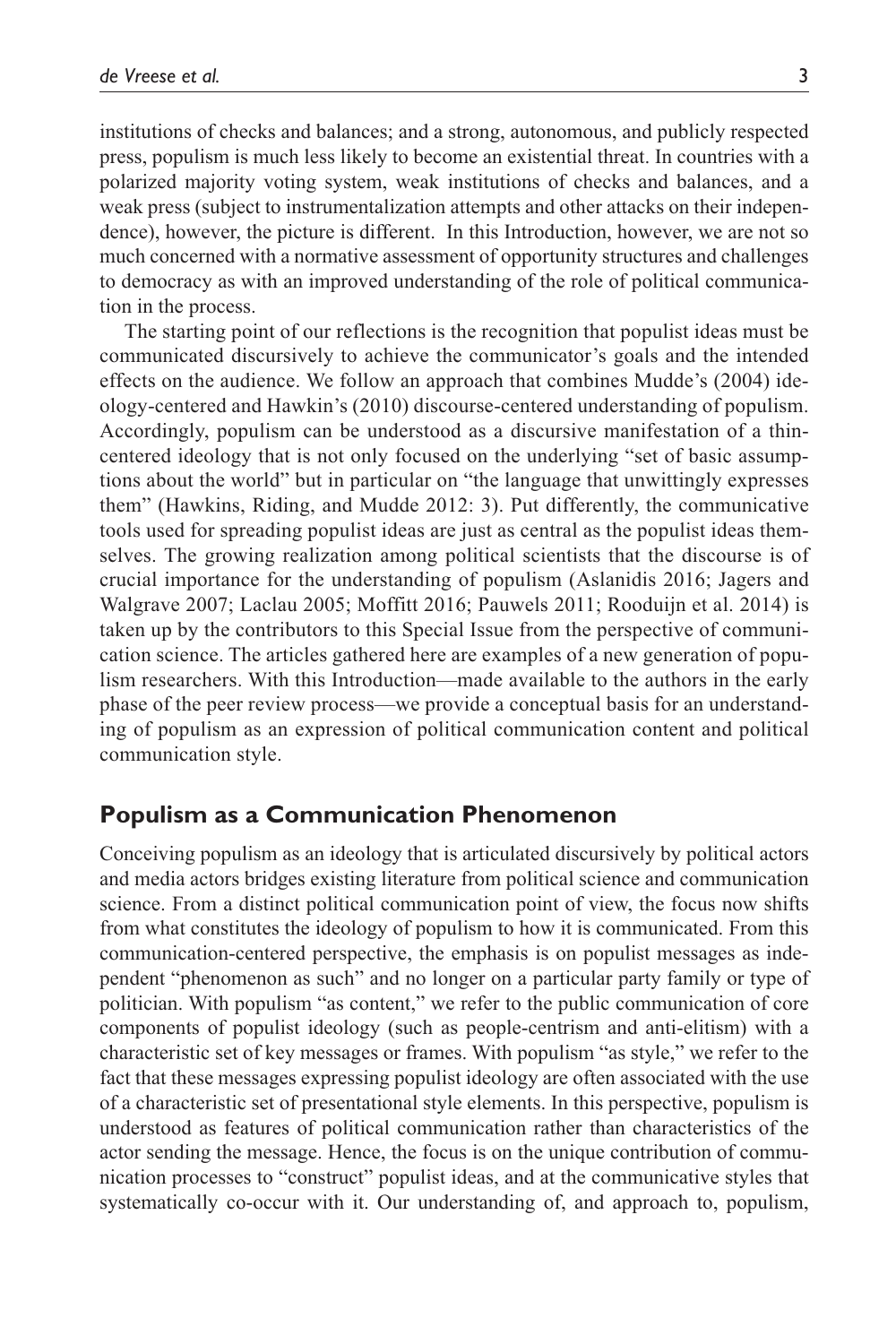thus, centers around *communication*. We believe this offers a grounding definition of populism that is nuanced, concise about its constituent elements, and resonates theoretically with a more or less explicit popular use of the term.

By considering populism a communication phenomenon that can be operationalized by the frequent or infrequent use of characteristic content and style features, it becomes possible to determine *degrees of populism*. This makes it a gradual concept where the question of who is populist will be answered by empirical measures of an actor's communicative output. The equivalent logic can be applied to the audience side where the relative strength of corresponding attitudes decides who is a populist and who is not.

Depending on the use of characteristic content and style features, one can distinguish different types of populism (Aalberg et al. 2017; Jagers and Walgrave 2007): *Complete populism* includes reference and appeals to the people, anti-elitism, and exclusion of out-groups. *Excluding populism* includes only references and appeals to the people and exclusion of out-groups, whereas *anti-elitist populism* includes reference and appeals to the people and anti-elitism. Finally, *empty populism* includes only reference and appeals to the people.

At the very core of this definition, you find communication and the media. How do voters make sense of politics? Given the centrality of the media as the key connector between political actors and the public, it is astonishing so little academic attention has been devoted to the intersection between media and populism. Much effort, in particular in political science, has gone into understanding why populist parties have gained electoral success. However, *communication*—a key element of this phenomenon—has mostly been overlooked. Even in the new Oxford Handbook of Populism, none of the chapters focuses on the effect of populist messages on citizens, and only one entry looks at populism and the media (Kaltwasser et al. 2017). In fact, systematic knowledge is sparse not only related to the role of the media but also on questions dealing with populist actors as communicators, and the impact of populist communication strategies on citizens (Aalberg et al. 2017). Moffitt (2016: 94) succinctly concludes that "media can no longer be treated as a 'side issue' when it comes to understanding contemporary populism. It must be put at the centre of our analysis . . . ." We could not agree more.

Below, we outline how communication needs to be considered both at the levels of political actors and parties, the media themselves, and citizens. It is important to stress, however, that for each of these central actors, ongoing developments shape the capacity, velocity, and meaning of their communication and expressions. Today's political communication ecology is characterized by a hybrid, high choice media environment in which politics, media, technology, and citizens are all changing (van Aelst et al. 2017). To highlight a few key developments, we are experiencing a proliferation of news and information sources; an alteration of information formats; a convergence between mass and interpersonal communication; new alignments between consumer/ citizen preferences and media use; and changing news consumption patterns with a simultaneous development toward both active, self-selected versus pre-determined, algorithmic information seeking and selection (see, for example, Shah et al. 2017;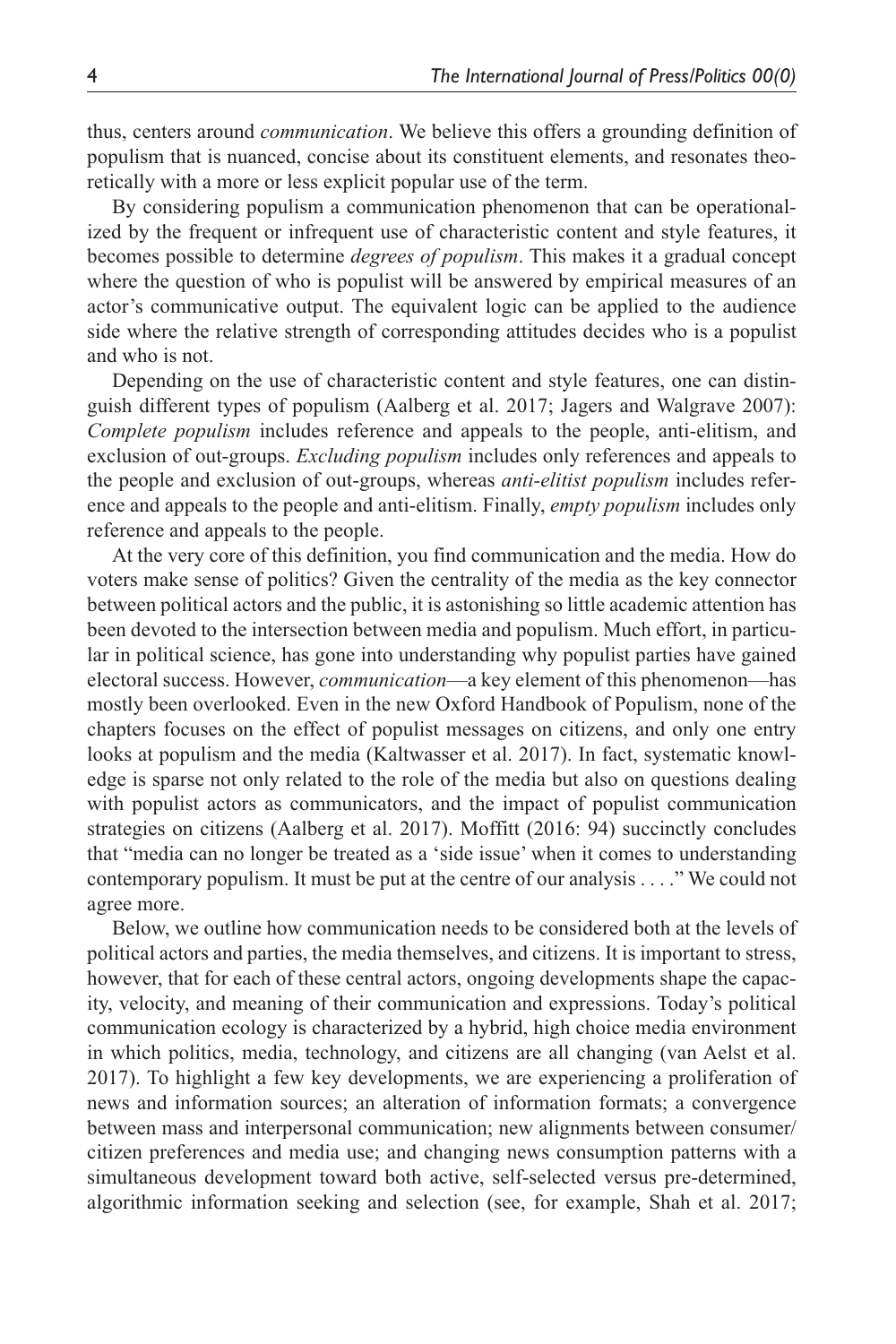Stroud 2008; Zuiderveen Borghesius et al. 2016). Particularly worrisome in this context is the risk of increasing relativism in which factual information comes to be seen as a matter of opinion, evidence is neglected, and conspiracy theories thrive (Van Aelst et al. 2017). The current "disinformation" debate is a tribute to the prevalence of relativism.

Ceteris paribus, the proliferation of new media is conducive for populist communication. Empirical examples in recent years have demonstrated this in Switzerland (Ernst, Engesser and Esser 2017), the Netherlands (Hameleers, Bos and de Vreese 2016), Hungary, and Italy (Moffitt 2016). These studies stress the affordances and opportunities of new and social media as successful venues and platforms for populist political actors. As Keane (2013) succinctly put it, "populism is particularly suited to the contours of the 'new media galaxy.'" The weaknesses of extant political-communication-centered approaches in the study of populism lie in a lack of systematic and comprehensive data, lack of cross-national evidence, and lack of clarity about the role of old/new/hybrid media. It is in recognition of this lacunae that we position this special issue: There is a strong need for a populist *communication* perspective, and there is a strong need for a *comparative*, systematic, and comprehensive perspective that takes us beyond the particularity of case studies.

## **Communication Matters**

If we take the premise seriously that populism is a *communication phenomenon*, we can distinguish how three key actors— $(1)$  political parties,  $(2)$  the media, and  $(3)$ citizens—relate to populism in their communication (see also Aalberg and de Vreese 2017). With populism as an expression of political communication content and style, we zoom in on the functions and expressions that come into play when crafting and distributing messages, the fora in which these appear, and their potential effects.

#### *Political Actors*

In populist communication that manifests itself in discourse, three elements are central: (1) reference to "the People," (2) a battle against the "corrupt" elite, and with a possible extension of (3) the identification of an out-group. These defining elements have been emphasized by several scholars of populism (Aalberg et al. 2017; Jagers and Walgrave 2007; Kriesi 2014; Mudde 2004). The reference to the people is the first defining feature. It is at the very core, the minimal defining element, also dubbed the "empty populism" (Jagers and Walgrave 2007). People can take different meanings; this discursive vagueness allows populists to unite diverse audiences under one label. By appealing to the people, populists "are attempting to bring a subject called 'the people' into being: They produce what they claim to present" (Moffit and Tormey 2014: 389; see also Laclau 2005). The construction of an elite in opposition to the interests of the people is the second defining feature. It refers to communication that explicitly condemns the establishment, the current power-holders, the incumbents and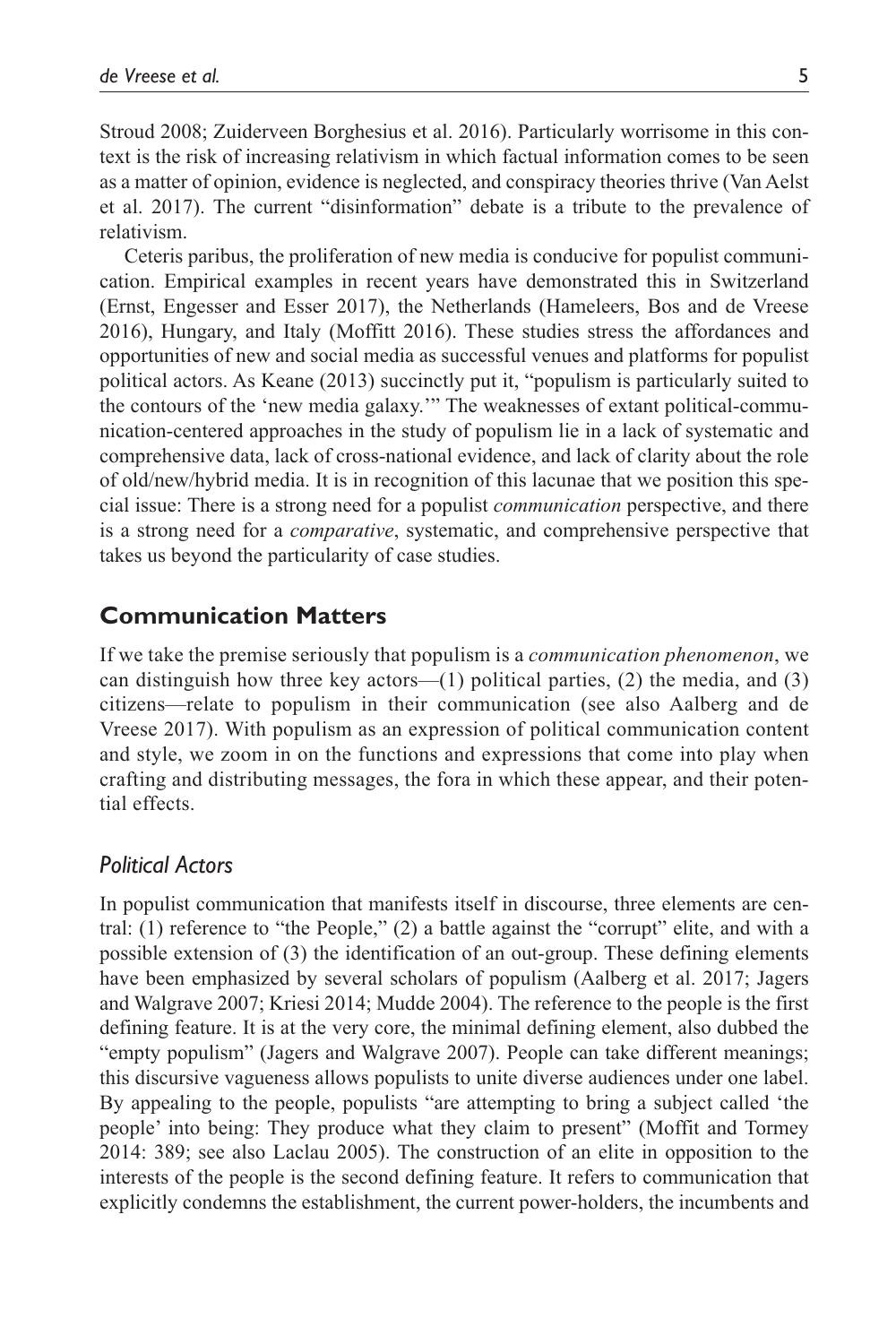proponents of the existing, malfunctioning system. This anti-elitism populism is rhetoric used in particular by outsiders, political actors who are trying to gain leverage in a political system and build up name recognition. The third defining feature includes reference and appeals to the people, *and* the exclusion of out-groups (excluding populism). A political communication perspective holds that constructing a specific sense of social identity is at the heart of populism. Communicative messages can prime aspects of social identity, define in-groups (the good people), and construct out-groups (problematic minorities, self-serving elites, scapegoats presented as threats). The identification of a clear out-group is not a defining feature of all kinds of populism, but out-group rhetoric is often used by populists on the left (against capitalists) and on the right (against immigrants).

A useful distinction is made between research that looks at political actors, a priori defined as populists, and investigates "factors that might explain their presence and clout as well as their communication strategies, tactics, and styles" (Stanyer et al. 2016). Another approach takes a starting point in key characteristics of populist communication and then analyzes the extent to which different actors make use of these, without an a priori classification of who is a populist or not. The specific communication of political actors may come in different forms. Earlier work has focused on speeches, rallies, manifestos, and campaign advertising (e.g., Bos et al. 2011; Rooduijn and Akkerman 2017; Schmuck and Matthes 2017). The relationship of populist political communicators with the media has traditionally been strained. On one hand, populist actors need the "oxygen of publicity," which is often supplied by the (mass) media. On the other hand, populist actors often receive critical coverage in the "elite media" and favorable coverage in the popular press (Mazzoleni et al. 2003). At the same time, it has become evident that (legacy) media are often portrayed by the very same political actors as "corrupt" elite institutions, fitting into the above definition of anti-elitism. A recent example of this is U.S. President Trump's attack on mainstream news media as "fake" and speculating about limiting their freedom and operations (Amanpour 2016; Dawes 2016). To use his own words on twitter, "The FAKE NEWS media (failing @nytimes, @NBCNews, @ABC, @CBS, @CNN) is not my enemy, it is the enemy of the American People!" (@realDonaldTrump 1:48 p.m.; February 17, 2017).

With the increasing popularity of social media, both as platforms for sharing news and as a communication ecology of their own, recent research has looked explicitly at populism communication in these areas. Engesser et al. (2017) concluded that the ability to communicate to and with "the people" in a direct manner while bypassing mainstream media has made social media popular with populist politicians. Social media provide direct access to the public without journalistic interference (but subject to new forms of algorithmic gatekeeping), offer the possibility of establishing a close and direct connection to the people, foster the potential for personalized forms of communication, and can create a feeling of community, belonging, and recognition among otherwise scattered groups. Across six Western democracies, Ernst et al. (2017) found that social media populism is most often used by those parties that are at the extreme left or extreme right of the political spectrum, or those holding an opposition or challenger status.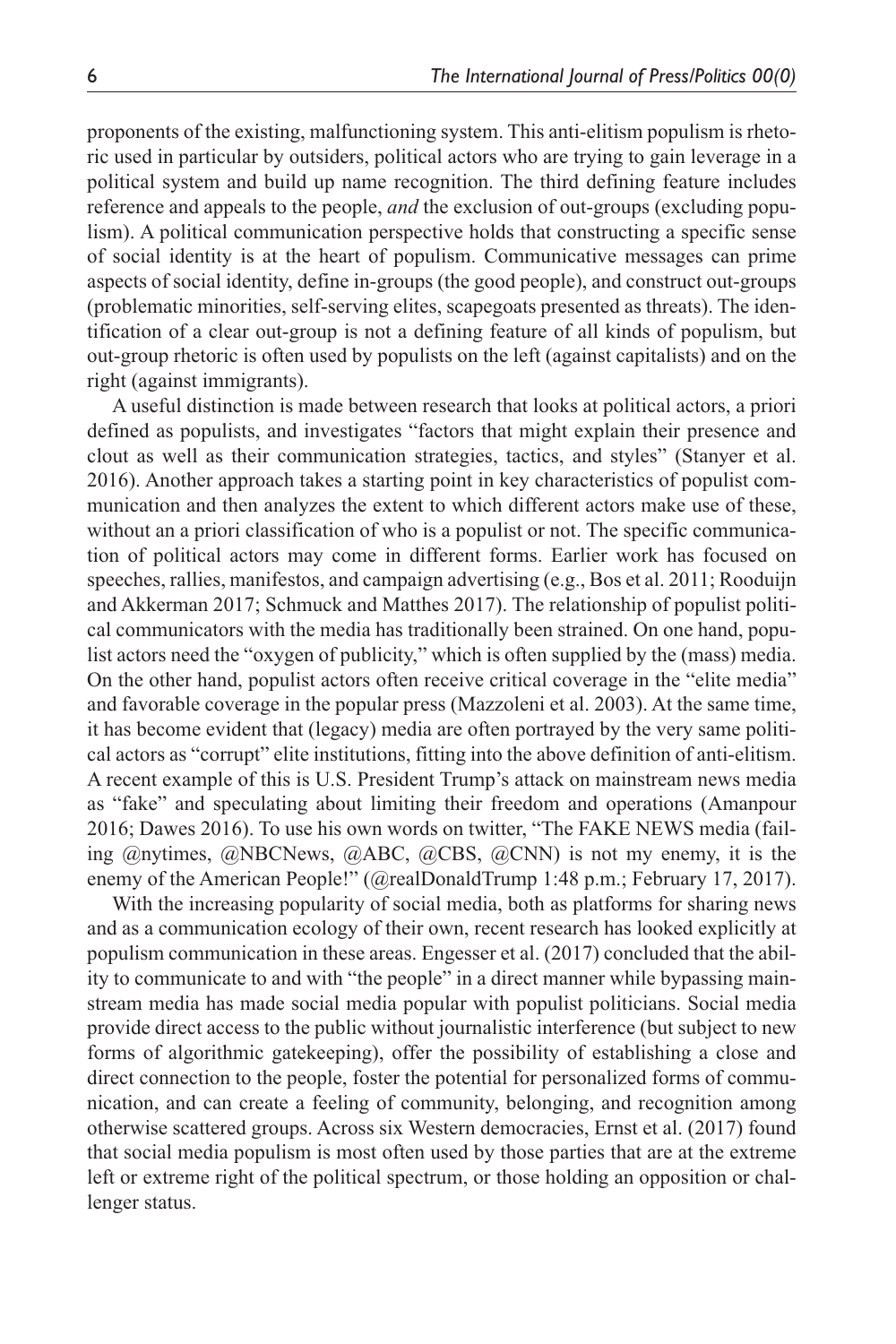## *The Media*

As a second actor, the media are key to analyze and understand. Populism research traditionally paid little attention or only lip service to the centrality of the media. This is changing. A useful distinction can be made by considering populism *by* the media or *through* the media (Esser et al. 2017). In the former, media organizations explicitly engage in their own kind of populism. This can be done by being pro-active advocates on behalf of the people, with a critical attitude toward power holders. To some degree, this coincides with journalistic norms and role conceptions (such as representing the "man in the street" and being the fourth estate, controlling and holding power accountable). However, in an exacerbated and activist form, this would build on some of the same principles as populist communication by some political actors.

In the latter, populism *through* the media, the attention is less on the media as actors themselves and more on the contents they carry. By providing a forum for actors using populist communication, the media help disseminate these messages and increase the visibility and legitimacy of these actors. As Mazzoleni (2008: 50) phrases it, "the media, intentionally or not, may serve as powerful mobilization tools for populist causes." Indeed, in a recent cross-national synthesis of extant research, it was concluded that news coverage of populist actors has increased (Esser et al. 2017). Moreover, some issues (such as immigration) are closer aligned with populist actors, and the agenda of issues covered in the media should, therefore, also be part of considering populist media content (Reinemann et al. 2017). In some cases, it appears that political actors like Wilders in the Netherlands and Trump in the United States have been highly successful using social media, not only to bypass mainstream media but also, perhaps even more importantly, to set the agenda of mainstream media (see also Karpf 2017), thereby amplyfying the reach of their messages significantly and extending the duration of the impact of the message in the ongoing news cycle.

It remains an open question, however, whether some actors receive a disproportiate amount of coverage and some have raised the question whether the centrality of media coverage is unique to populist actors or a feature of politics more generally, applying to actors across the political spectrum (Bos et al. 2011). Regardless of the measureable effects of news reporting, the recent populist surge has sparked several rounds of selfreflections on the side of the media and journalism in the wake of, for example, the Brexit referendum, the Trump U.S. Presidential election, and the 2017 German election. These have led to disucssions of how to cover populist actors, how to represent the breadth of electoral preferences, and a revived discussion of the democratic role and responsiblities of journalism (e.g., Amanpour 2016; Carlson 2016; Dawes 2016; Lawrence and Boydstun 2017; Patterson 2016).

Beyond news media, social media and other digital platforms are increasingly important for how people find and access news and information and engage in politics and public life (Newman et al. 2017). As noted above, political actors have already embraced the opportunities these platforms offer, as have especially younger voters. The implications for different kinds of populism by or through media have not been subject to much reseach yet (though see, for example, Groshek and Koc-Michalska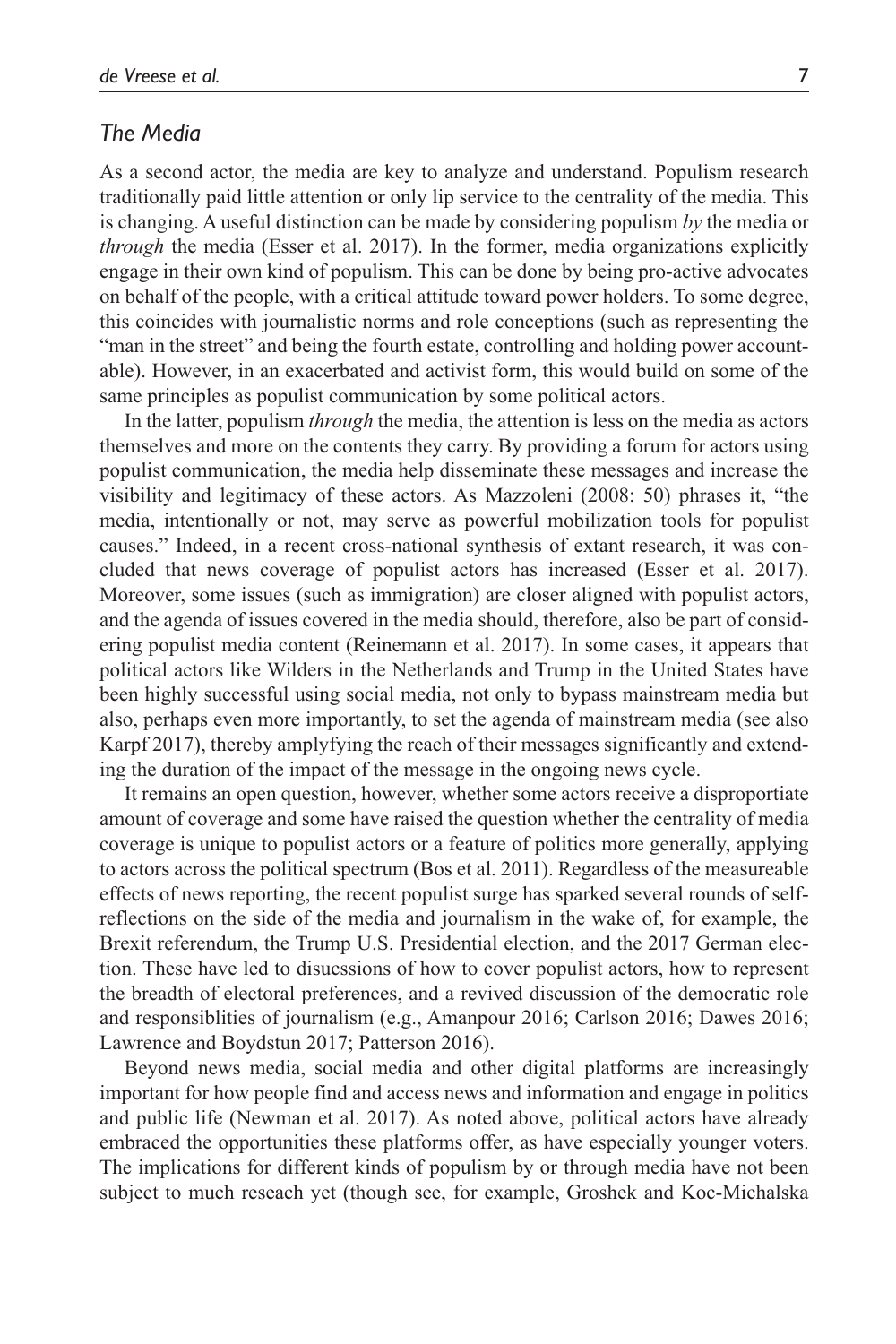2017) but will be an important topic as we move to an increasingly digital media environment.

## *Citizens*

The third actor to look at is citizens. Extant approaches have focused extensively on election campaigns and the media's impact on support for populist actors. In this context, well-documented trends in national electorates—such as party-voter de-alignment and exposure via different media—might make citizens more susceptible to populist appeals. On one hand, citizens are actors in the communicative interactions by, for example, expressing themselves in reaction to news coverage (see also Esser et al. 2017) or by initiating or engaging with populist messages on social media platform (see Shah et al. 2017 on expression effects more generally). Citizens are also consumers of media, and there is increasing attention to the selective mechanisms driving some individuals to certain types of news outlets, while neglecting others. There is some scattered evidence that citizens that vote for populist parties tend to prefer, for example, tabloid news outlets (the United Kingdom) or commercial news (Norway) (see Reinemann et al. 2017) and as such consume less news than voters for other parties (Bos et al. 2016).

On the other hand, citizens are also recipients of and audiences for populist messages from political actors and the media. However, as succinctly summarized by Reinemann et al. (2017: 382), up until recently, the study of populist communication effects was mostly a side note to studies of, in particular, right wing voting: "Most of the assumptions about who is affected, why they are affected and by what kinds of message elements do not come from systematic studies." In this current special issue, we do not prioritize expanding the knowledge base on why some citizens are more or less likely to vote for populist parties but rather on the effects of populist communication, one of the largest lacunae in extant research. Reinemann et al. (2017) offer a useful process model as a heuristic to think about and locate populist communication effects research, with room for attention to drivers of selection, effects of mediated and direct populist communication, different processes and effects, and moderators of these.

Finally, recent research has even explored whether some citizens are more likely to hold populist attitudes themselves, that is, whether they also conceive of the elite as corrupt, the people being under-represented, and certain out-groups being culprits (Hameleers 2017; Schulz et al. 2017).

Table 1 summarizes the different foci that populist communication research can have at the level of each of the three elements. As outlined above, much of our current knowledge in each of these areas is scattered and too often based on single case studies rather than comparative analyses.

While more research on each of the three core actors—political actors, media, and citizens—is encouraged, it seems particularly pertinent to advance our understanding of the *interactions* between one or more of them, preferably in a comparative perspective so as to leverage insights beyond the limitations of specific cases. Such questions might center around the interaction between political actors and the media: When are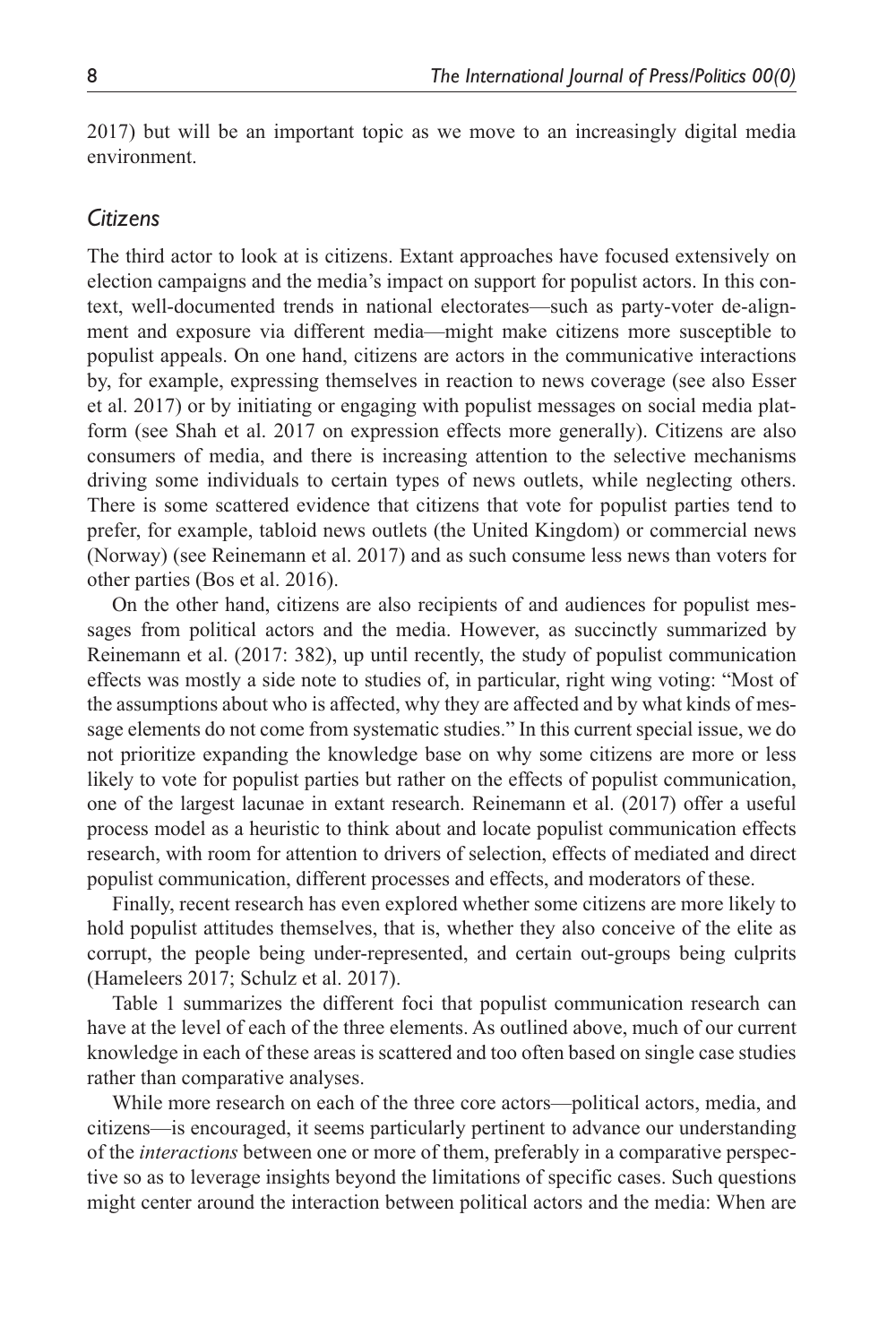| Actor           | Foci                                                                                                                         |
|-----------------|------------------------------------------------------------------------------------------------------------------------------|
| Political       | References to the people, anti-elitism, and out-groups.                                                                      |
| actors          | Communication aimed at the media (indirect) or supporters<br>(direct) via speeches, advertising, manifestos, or social media |
| Media           | Populism by the media (as "activist" organizations) and through<br>the media (as platforms for populist actors)              |
| <b>Citizens</b> | Selection of populist media contents, expressions of populist<br>attitudes, targets of populist messages                     |

**Table 1.** Foci of Populist Communication Research.

some actors granted coverage and others not? Under which conditions can actors successfully bypass the media? When do the media neglect or amplify political actors' social media communication? In the interaction between political actors and citizens, we would need to know more about how political actors build up and maintain channels of communication with their sympathizers. In the media–citizen interaction, more attention is needed to separate out which of the constitutive elements of populist communication have effects, and importantly on whom, and under what circumstances (Reinemann et al. 2017).

## **Conclusion**

Our goal is to define populism as a *communication phenomenon* and set the boundary conditions for a new generation of research on this. It allows for easier empirical operationalization and more gradual measurement. As the contributions to this Special Issue demonstrate, a political communication perspective holds great potential for advancing populism research. In this sense, we believe that "not only *including* but *focusing* on the communicative aspects of populism will help us to better understand one of the hallmarks of contemporary politics" (Aalberg et al. 2017). The dissemination of populist communication and its widespread appeal can also not be fully understood unless it is investigated in a comparative context. While populism has been found to be a global phenomenon common to most democratic countries (Kaltwasser et al. 2017), the form, visibility, and success of populism varies considerably across cultures. Many contextual factors determine the amount of populist communication adopted by political actors, media actors, and citizens. Only comparative analysis can reveal and explain similarities and differences in the communicative aspects of populism across countries.

The timeliness of the topic and the vitality of the research community were evident in the response to the open call for proposals for the Special Issue. We received 70+ submissions from across the globe. These were often comparative in nature and focused on political actors, the media, and/or citizens. A subset of papers was developed in full and presented at a conference of the COST Action "Populist Political Communication in Europe" (IS1308), which took place in Madrid in March 2018. Based on blind peer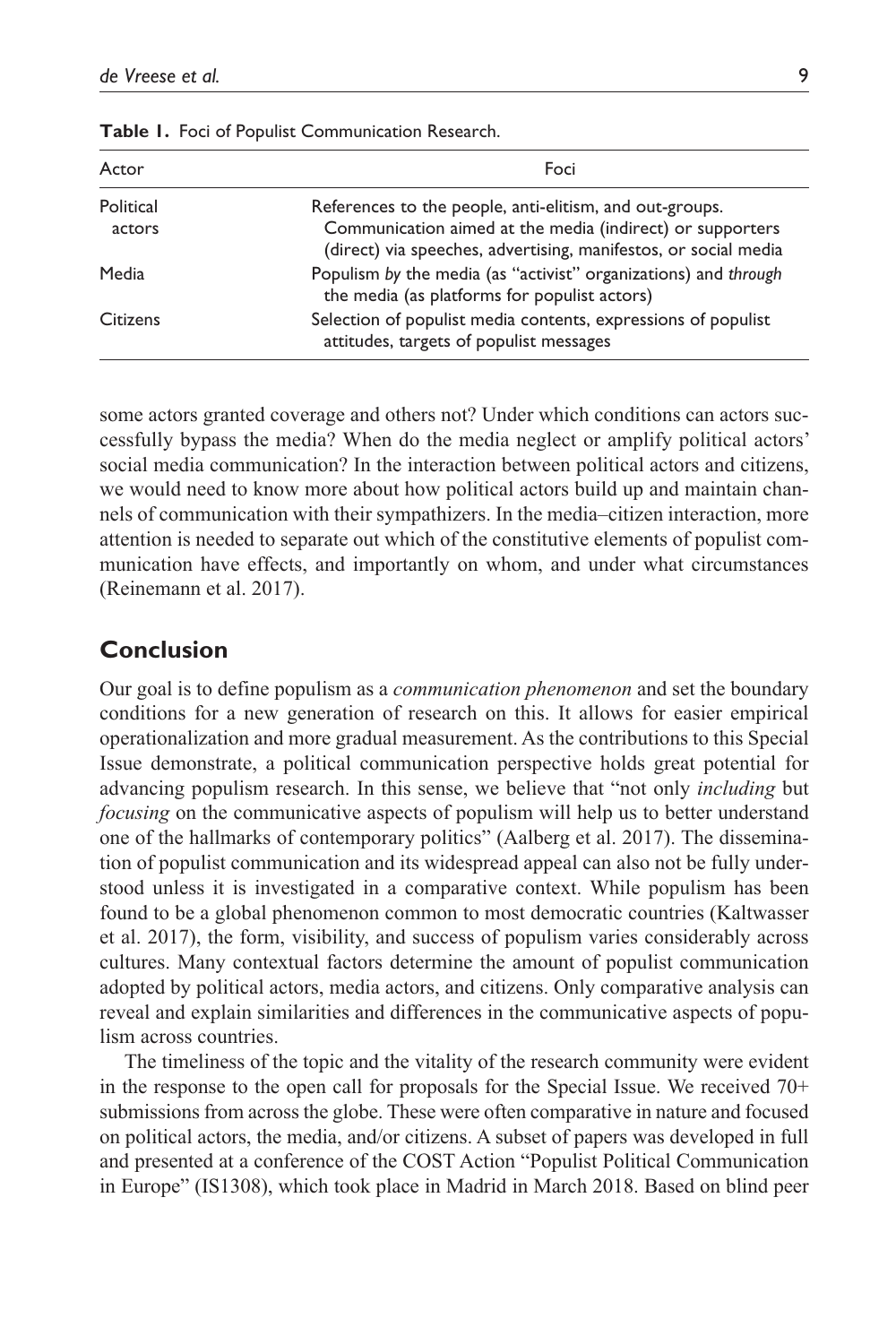review, the final selection of papers was made. The issue includes five articles. In the first article, Zulianello et al. (2018) analyze communication strategies of political leaders on Facebook with evidence from multiple continents. In the second article, Bobba et al. (2018) focus on the potential gender gap by comparing user engagement with populist and nonpopulist Facebook pages in three countries. In the third article, Wettstein et al. (2018) analyze more than nine thousand news stories from ten countries, identifying distinct roles the media can assume in their coverage of populist actors. In the fourth article, Wirz et al. (2018) combine panel survey data with media content data in four European metropolitan areas showing how media coverage affects immigrant attitudes and negative emotions. In the final article, Hameleers et al. (2018) report on an unprecedented sixteen-country experiment testing the effects of populist communication on political engagement. Collectively, the special issue launches a framework for a research agenda on populist communication and provides five empirical analyses focusing on political actors, media, and citizens, and the interaction between these groups. The contributions are comparative in nature and go well beyond the single case study description to identify and explicate the drivers of patterns of communication and the conditionalities of effects.

Despite the significant gaps bridged in this Special Issue, providing a clear framework for understanding populist political communication, providing comparative and systematic evidence, and advancing our theorizing, we still see considerable gaps for future populism research to fill. In pursuing this endeavor, we call for populism (communication) research to consider the following moving forward:

- Avoid treating some political actors as *populists* and others as not. The construction and definition of the "people," the articulation of the corrupt elite, and the choice of out-groups should be systematically analyzed. However, akin to the now established view that populism itself is not per se bad or good, if populism is in essence a communication phenomenon, we should treat it as a continuum, and analyze and assess the degree to which, and conditions under which, elements of populist communication are used;
- Do not consider the media only as a *platform* for transmitting messages (i.e., not only populism through the media but also *by* the media). Do not just look at media content but also behind it. With new players in the field, ranging from Breitbart to Fox News, ownership structures, competition, and political affiliations, driving coverage should become center stage, not an add-on in analyses of the media;
- Do not look at *social media* platforms and populism in isolation. Look at social media platforms in context, as platforms of sharing, disseminating, emphasizing, escalating, and expressing views as part of a larger information system. At the same time, expand the focus of (populism) social media research beyond the current descriptive studies: Social media are conducive to populism, but we still know little about key features such as the use of visuals (e.g., political memes), the patterns of sharing and liking (and the degree to which this is automated or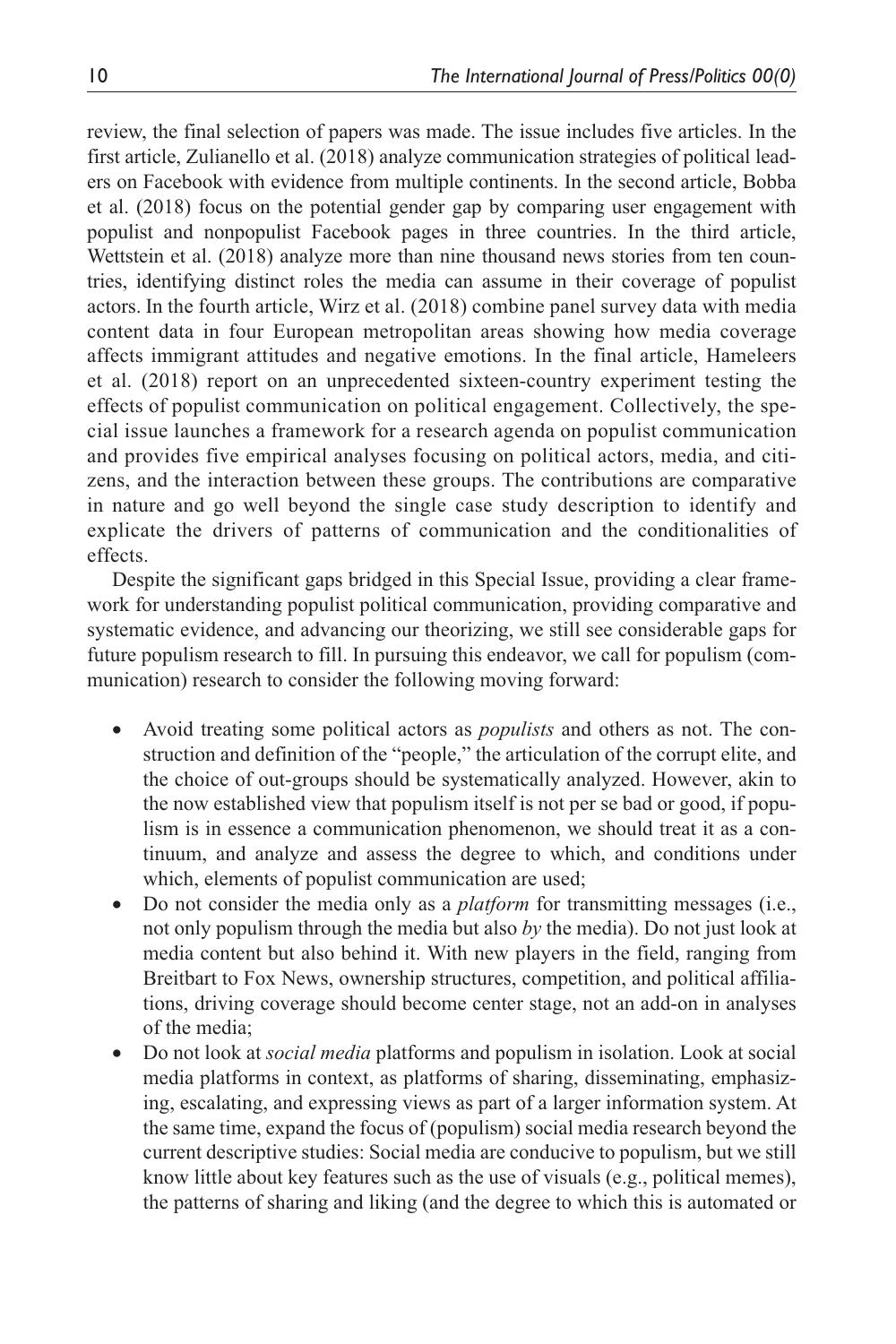troll-driven; see, for example, Howard et al. 2017), the extent to which social media offer personalized and tailored information, and the degree to which social media are platforms for sharing disinformation.

- Do not only look at citizens' partisan and ideologically driven *selections* of news and information. Ideological echo-chambers are important, but in a media and information landscape with an abundance of choice and in part algorithmic determinants of exposure, the gap between those exposed to news and those who are not is at least as pertinent, especially when looking at populism, where non-news exposure might amplify the effects of populist messages.
- Do not look at the *effects* of populist communication in isolation. Consider the individual and contextual conditions that render some individuals more susceptible to populist messages than others. Be it individual partisan lenses, degree of political sophistication, prior held attitudes toward liberal democracy, or contexts of system and information differences. Look at effects that are direct and indirect, intended and unintended, fleeting and lasting, altering or stabilizing, conditional or across the board, as prescribed by Potter (2007) in his general framework on media effects. Particular attention should be devoted to "dosage effects" trying to disentangle the impact of a (algorithmically) personalized diet of information that might be repetitive and reinforcing.
- Do not only look at the effects of news and information. A sizable part of the citizenry may not consume high degrees of news (e.g., Bos et al. 2016), some will gravitate toward attitudinally congenial news, but others might have a preference for other formats or genres all together (Prior 2007). It would seem relevant to expand the scope to, for example, the role of *satire* and political entertainment more broadly. There is some evidence to suggest that satirical formats can exacerbate confirmation biases, such that satirical information options lead to less counter-attitudinal exposure (compared with hard news), thus potentially reinforcing opinions and leading to further polarization (Stroud and Muddiman 2013). How such processes affect selection and effects vis-à-vis populism remain an open question.

As populism, for better and worse, is thriving (with an increase on both the political supply and demand side), research on populism is also likely to thrive. We hope with this Special Issue to reinforce the need for a communication perspective on populism. Populist communication is "wrapping that matters," and while the mother ideologies and political ideas that different actors use to pair up with populist communication are truly important, the communication aspect is not only ubiquitous but also the way in which we can develop a language to talk about populism across its different configurations and across the different key actors. Thereby, we hope to have clarified what populism is from a communications perspective so that if any scholar would read this fifty years from now, we would be able to conclude that there is no doubt about the importance of populism and that, now, we have greater clarity on what it is. Finally, we hope to push our research agendas and design toward a more interactive, systematic, and in particular *comparative* approach to the study of populist political communication.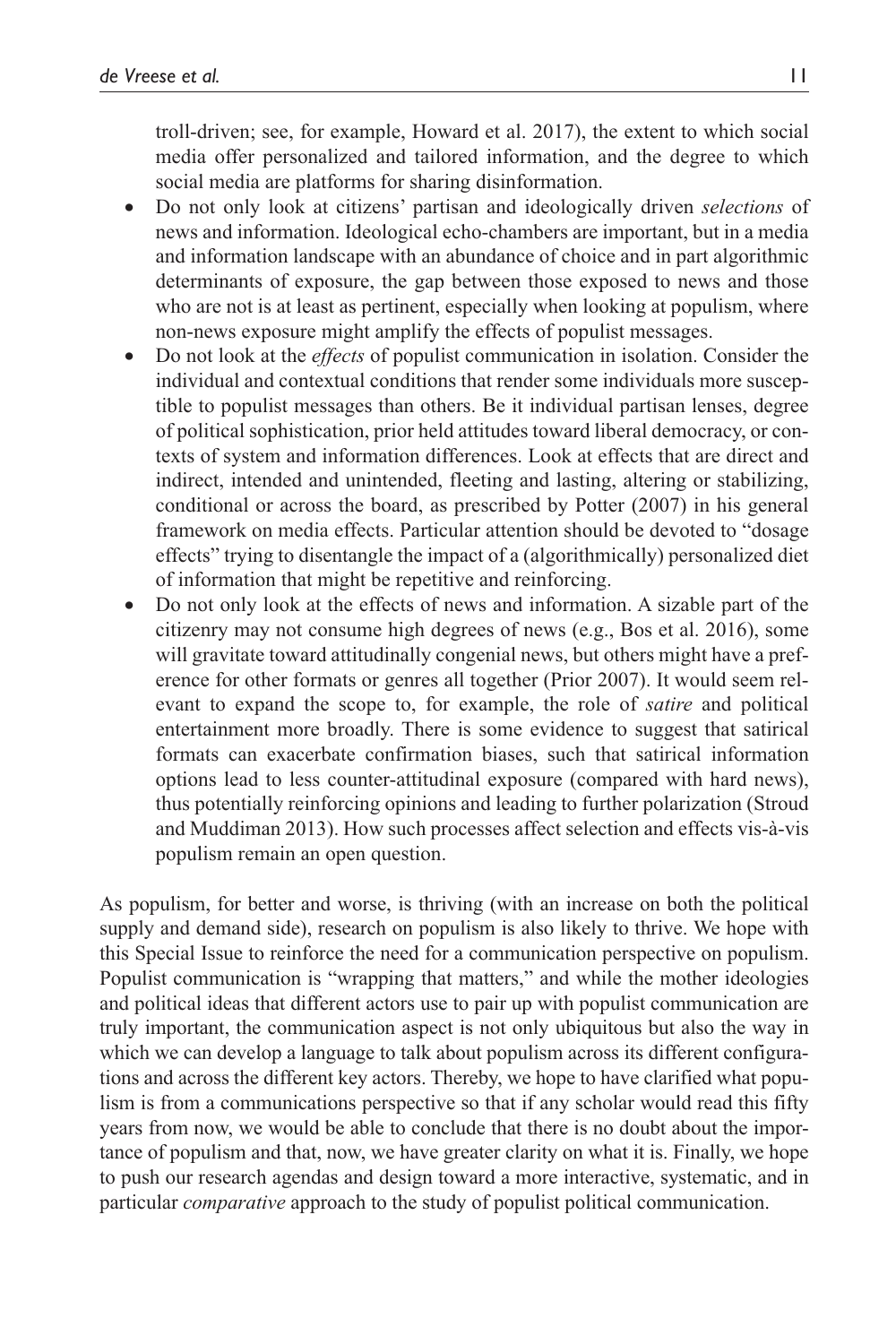## **Author's Note**

The article was written within the framework of the COST Action on Populist Political Communication.

#### **Declaration of Conflicting Interests**

The authors declared no potential conflicts of interest with respect to the research, authorship, and/or publication of this article.

## **Funding**

The authors received no financial support for the research, authorship, and/or publication of this article.

## **References**

- Aalberg, Toril, and Claes H. de Vreese. 2017. "Comprehending Populist Political Communication". In *Populist Political Communication in Europe*, ed. Toril Aalberg, Frank Esser, Carsten Reinemann, Jesper Strömbäck and Claes H. de Vreese, 3–11. New York: Routledge.
- Aalberg, Toril, Frank Esser, Carsten Reinemann, Jesper Strömbäck, and Claes H. de Vreese. 2017. *Populist Political Communication in Europe*. New York: Routledge.
- Amanpour, Chistiane. 2016. "Journalism Faces an 'Existential Crisis' in Trump Era." *CNN*, November 23. [http://www.cnn.com/2016/11/23/opinions/christiane-amanpour-journalism](http://www.cnn.com/2016/11/23/opinions/christiane-amanpour-journalism-in-trump-era/)[in-trump-era/](http://www.cnn.com/2016/11/23/opinions/christiane-amanpour-journalism-in-trump-era/)
- Aslanidis, Paris. 2016. "Is Populism an Ideology? A Refutation and a New Perspective." *Political Studies* 64 (1): 88–104. doi:10.1111/1467-9248.12224
- Bobba, Giuliano, Cristina Cremonesi, Moreno Mancosu, and Antonella Seddone. 2018. "Populism and the Gender Gap: Comparing Digital Engagement with Populist and Nonpopulist Facebook Pages in France, Italy, and Spain". *The International Journal of Press/Politics*. Advance online publication. doi: 10.1177/1940161218787046
- Bos, Linda, Sanne Kruikemeier, and Claes H. de Vreese. 2016. "Nation Binding: How Public Service Broadcasting Mitigates Political Selective Exposure." *PLoS ONE* 11 (5): e0155112. doi:10.1371/journal.pone.0155112
- Bos, Linda, Wouter van der Brug, and Claes H. de Vreese. 2011. "How the Media Shape Perceptions of Right-Wing Populist Leaders." *Political Communication* 28 (2): 182–206. doi:10.1080/10584609.2011.564605
- Carlson, Matt. 2016. "Metajournalistic Discourse and the Meanings of Journalism: Definitional Control, Boundary Work, and Legitimation." *Communication Theory* 26 (4): 349–68. doi:10.1111/comt.12088
- Dawes, Nic. 2016. "Maneuvering a New Reality for US Journalism." *Columbia Journalism Review*, November 22. [https://www.cjr.org/the\\_feature/trump\\_journalism\\_press\\_freedom\\_global.php](https://www.cjr.org/the_feature/trump_journalism_press_freedom_global.php)
- Engesser, Sven, Nayla Fawzi, and Anders O. Larsson. 2017. "Populist Online Communication: Introduction to the Special Issue." *Information, Communication & Society* 20 (9): 1279–92. doi:10.1080/1369118X.2017.1328525
- Ernst, Nicole, Sven Engesser, Florin Büchel, Sina Blassnig, and Frank Esser. 2017. "Extreme Parties and Populism: An Analysis of Facebook and Twitter across Six Countries." *Information, Communication & Society* 20 (9): 1347–64. doi:10.1080/13691 18X.2017.1329333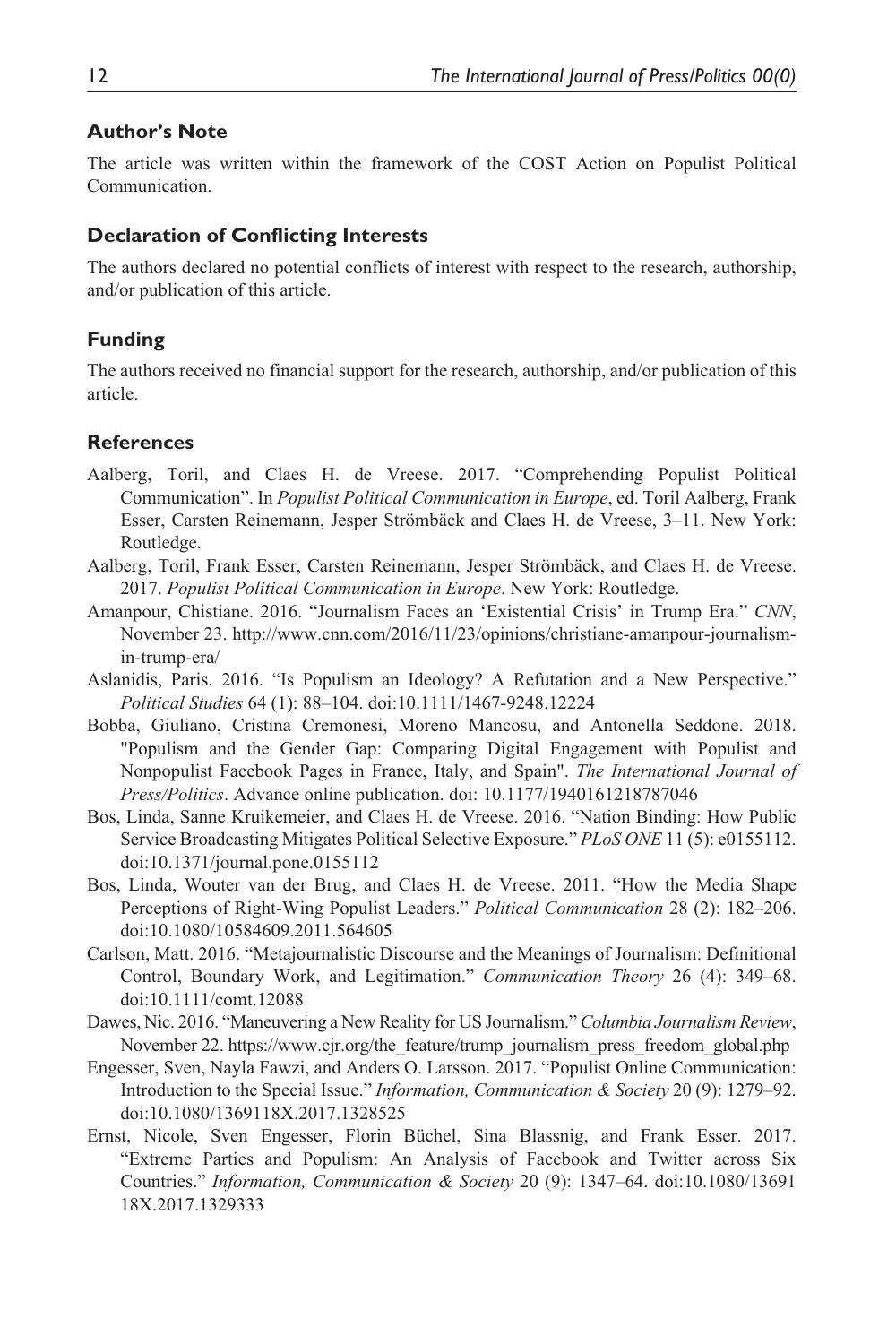- Ernst, Nicole, Sven Engesser, and Frank Esser. 2017. "Bipolar Populism? The Use of Anti-Elitism and People-Centrism by Swiss Parties on Social Media." *Swiss Political Science Review* 23 (3): 253–61. doi:10.1111/spsr.12264
- Esser, Frank, Agnieszka Stępińska, and David Hopmann. 2017. "Populism and the Media: Cross-National Findings and Perspectives." In *Populist Political Communication in Europe*, ed. Toril Aalberg, Frank Esser, Carsten Reinemann, Jesper Strömbäck and Claes H. de Vreese, 365–80. New York: Routledge.
- Fraser Institute. 2017. "Economic Freedom of the World: 2017 Annual Report." Canada. [https://](https://www.fraserinstitute.org/studies/economic-freedom-of-the-world-2017-annual-report) [www.fraserinstitute.org/studies/economic-freedom-of-the-world-2017-annual-report](https://www.fraserinstitute.org/studies/economic-freedom-of-the-world-2017-annual-report)
- Groshek, Jacob, and Karolina Koc-Michalska. 2017. "Helping Populism Win? Social Media Use, Filter Bubbles, and Support for Populist Presidential Candidates in the 2016 US Election Campaign." *Information, Communication & Society* 20 (9): 1389–407.
- Hameleers, Michael. 2017. "They Did It? The Contents, Effects and Mechanisms of Blame Attribution in Populist Communication." Ph.D. diss., University of Amsterdam.
- Hameleers, Michael, Linda Bos, and Claes H. de Vreese. 2016. "The Netherlands: A Heartland Full of Insights into Populist Communication." In *Populist Political Communication in Europe*, ed. Toril Aalberg, Frank Esser, Carsten Reinemann, Jesper Strömbäck and Claes H. de Vreese, 138–50. London: Routledge.
- Hameleers, Michael, Linda Bos, and Claes H. de Vreese. 2017. "They Did It: The Effects of Emotionalized Blame Attribution in Populist Communication." *Communication Research* 44 (6): 870–900. doi:10.1177/0093650216644026
- Hameleers, Michael, Linda Bos, Nayla Fawzi, Carsten Reinemann, Ioannis Andreadis, Nicoleta Corbu, Christian Schemer, Anne Schulz, Tamir Shaefer, Toril Aalberg, Sofia Axelsson, Rosa Berganza, Cristina Cremonesi, Stefan Dahlberg, Claes H. de Vreese, Agnieszka Hess, Evangelia Kartsounidou, Dominika Kasprowicz, Joerg Matthes, Elena Negrea-Busuioc, Signe Ringdal, Susana Salgado, Karen Sanders, Desirée Schmuck, Jesper Stromback, Jane Suiter, Hajo Boomgaarden, Keren Tenenboim-Weinblatt, and Naama Weiss-Yaniv. 2018. "Start Spreading the News: : A Comparative Experiment on the Effects of Populist Communication on Political Engagement in Sixteen European Countries". *The International Journal of Press/Politics*. Advance online publication. doi: 10.1177/1940161218786786
- Hawkins, Kirk A. 2010. *Venezuela's Chavismo and Populism in Comparative Perspective*. Cambridge: Cambridge University Press.
- Hawkins, Kirk A., Scott Riding, and Cas Mudde. 2012. "Measuring Populist Attitudes. Political Concepts Committee on Concepts and Methods." C&M Working Paper (#55). [www.con](www.concepts-methods.org)[cepts-methods.org](www.concepts-methods.org)
- Howard, Philip N., Gillian Bolsover, Bence Kollanyi, Samantha Bradshaw, and Lisa-Maria Neudert. 2017. "Junk News and Bots during the U.S. Election: What Were Michigan Voters Sharing over Twitter?" Data memo 2017.1. [http://comprop.oii.ox.ac.uk/wp-content/](http://comprop.oii.ox.ac.uk/wp-content/uploads/sites/89/2017/03/What-Were-Michigan-Voters-Sharing-Over-Twitter-v2.pdf) [uploads/sites/89/2017/03/What-Were-Michigan-Voters-Sharing-Over-Twitter-v2.pdf](http://comprop.oii.ox.ac.uk/wp-content/uploads/sites/89/2017/03/What-Were-Michigan-Voters-Sharing-Over-Twitter-v2.pdf)
- Inglehart, Ronald, and Pippa Norris. 2017. "Trump, Brexit, and the Rise of Populism: Economic Have-Nots and Cultural Backlash." Paper presented at the annual meeting of the American Political Science Association, Philadelphia, September.
- Ionescu, Ghita, and Ernest Gellner. 1969. *Populism: Its Meaning and National Characteristics*. New York: Macmillan.
- Jagers, Jan, and Stefaan Walgrave. 2007. "Populism as Political Communication Style: An Empirical Study of Political Parties' Discourse in Belgium." *European Journal of Political Research* 46 (3): 319–45. doi:10.1111/j.1475-6765.2006.00690.x
- Kaltwasser, Cristóbal R., Paul A. Taggart, Paulina O. Espejo, and Pierre Ostiguy. 2017. *The Oxford Handbook of Populism*. Oxford: Oxford University Press.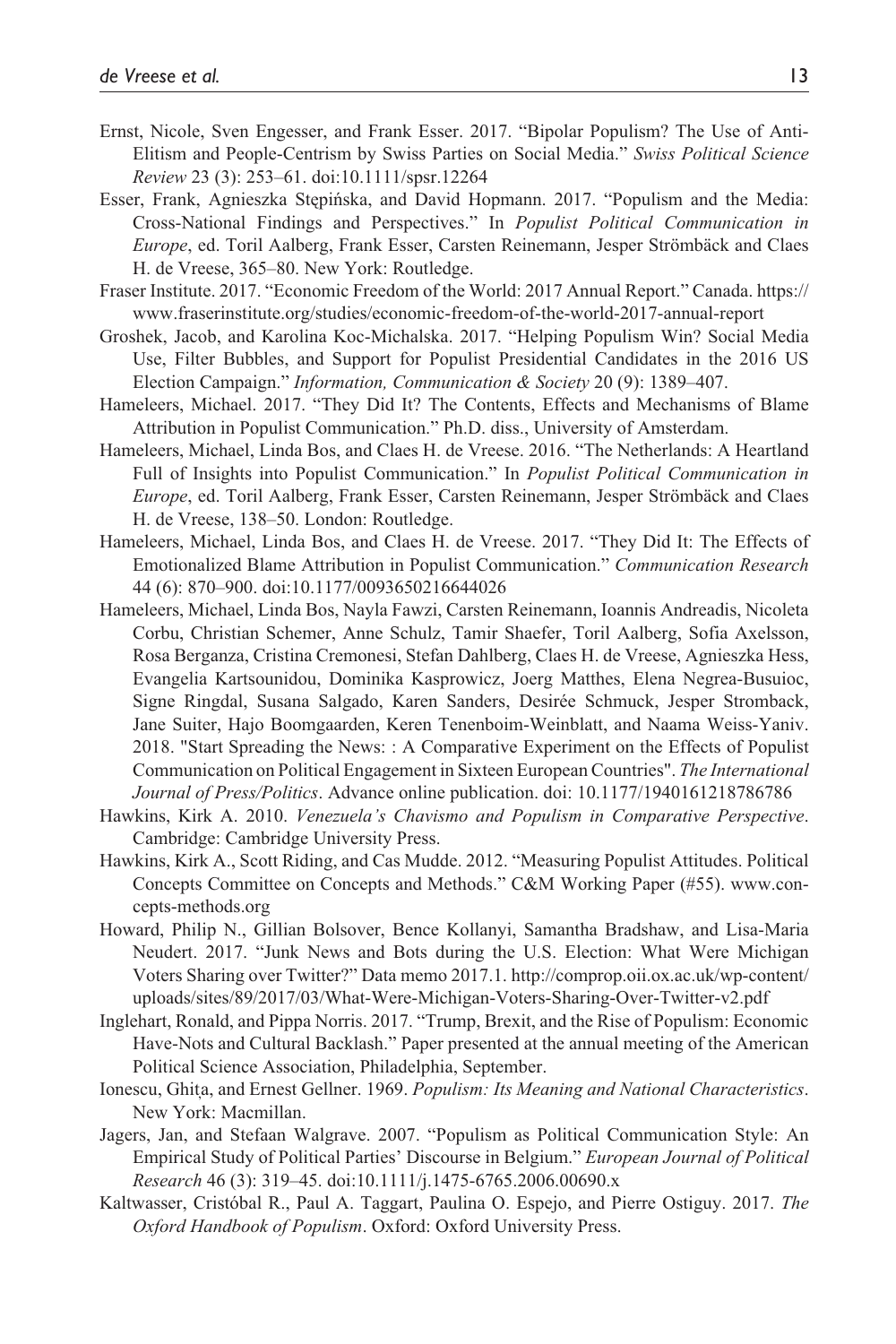- Karpf, David. 2017. "Digital Politics after Trump." *Annals of the International Communication Association* 41 (2): 198–207. doi:10.1080/23808985.2017.1316675
- Keane, John. 2013. *Democracy and Media Decadence*. New York: Cambridge University Press.
- Kriesi, Hanspeter. 2014. "The Populist Challenge." *West European Politics* 37 (2): 361–78. doi: 10.1080/01402382.2014.887879
- Kübler, Daniel, and Hanspeter Kriesi. 2017. "How Globalisation and Mediatisation Challenge Our Democracies." *Swiss Political Science Review* 23 (3): 231–45. doi:10.1111/spsr.12265
- Laclau, Ernesto. 2005. *On Populist Reason*. London: Verso.
- Lawrence, Regina G., and Amber E. Boydstun. 2017. "What We Should Really Be Asking about Media Attention to Trump." *Political Communication* 34 (1): 150–53. doi:10.1080/ 10584609.2016.1262700
- Mazzoleni, Gianpietro. 2008. "Populism and the Media." In *Twenty-First Century Populism: The Spectre of Western European Democracy*, ed. Daniele Albertazzi and Duncan McDonnell, 49–64. Basingstoke: Palgrave Macmillan.
- Mazzoleni, Gianpietro, Julianne Stewart, and Bruce Horsfield. 2003. *The Media and Neo-Populism: A Contemporary Comparative Analysis*. Westport: Greenwood.
- Moffitt, Benjamin, and Simon Tormey. 2014. "Rethinking Populism: Politics, Mediatisation and Political Style". *Political Studies* 62 (2): 381-397. doi:10.1111/1467-9248.12032
- Moffitt, Benjamin. 2016. *The Global Rise of Populism: Performance, Political Style, and Representation*. Stanford: Stanford University Press.
- Mudde, Cas. 2004. "The Populist Zeitgeist." *Government & Opposition* 39 (4): 541–63. doi:10.1111/j.1477-7053.2004.00135.x
- Mudde, Cas. 2007. *Populist Radical Right Parties in Europe*. Cambridge: Cambridge University Press.
- Mudde, Cas, and Cristóbal R. Kaltwasser. 2012. *Populism in Europe and the Americas: Threat or Corrective for Democracy?* New York: Cambridge University Press.
- Mudde, Cas, and Cristóbal R. Kaltwasser. 2017. *Populism: A Very Short Introduction*. New York: Oxford University Press.
- Newman, Nic, Richard Fletcher, Antonis Kalogeropoulos, David Levy, and Rasmus K. Nielsen. 2017. "Reuters Institute Digital News Report 2017." Reuters Institute for the Study of Journalism, Oxford.<http://www.digitalnewsreport.org/>
- Otjes, Simon, Gilles Ivaldi, Anders R. Jupskas, and Oscar Mazzoleni. 2018. "It's Not Economic Interventionism, Stupid! Reassessing the Political Economy of Radical Right-Wing Populist Parties." *Swiss Political Science Review*. Published electronically April 20. doi:10.1111/ spsr.12302
- Patterson, Thomas E. 2016. "News Coverage of the 2016 Presidential Primaries: Horse Race Reporting Has Consequences." Shorenstein Center, July 11. [https://shorensteincenter.org/](https://shorensteincenter.org/news-coverage-2016-presidential-primaries/) [news-coverage-2016-presidential-primaries/](https://shorensteincenter.org/news-coverage-2016-presidential-primaries/)
- Pauwels, Teun. 2011. "Measuring Populism: A Quantitative Text Analysis of Party Literature in Belgium." *Journal of Elections, Public Opinion and Parties* 21 (1): 97–119. doi:10.108 0/17457289.2011.539483
- Potter, W. James. 2007. *Media Effects*. London: Sage.
- Prior, Markus. 2007. *Post-Broadcast Democracy: How Media Choice Increases Inequality in Political Involvement and Polarizes Elections*. New York: Cambridge University Press.
- Reinemann, Carsten, James Matthes, and Tamir Sheafer. 2017. "Citizens and Populist Political Communication: Cross-National Findings and Perspectives". In *Populist Political*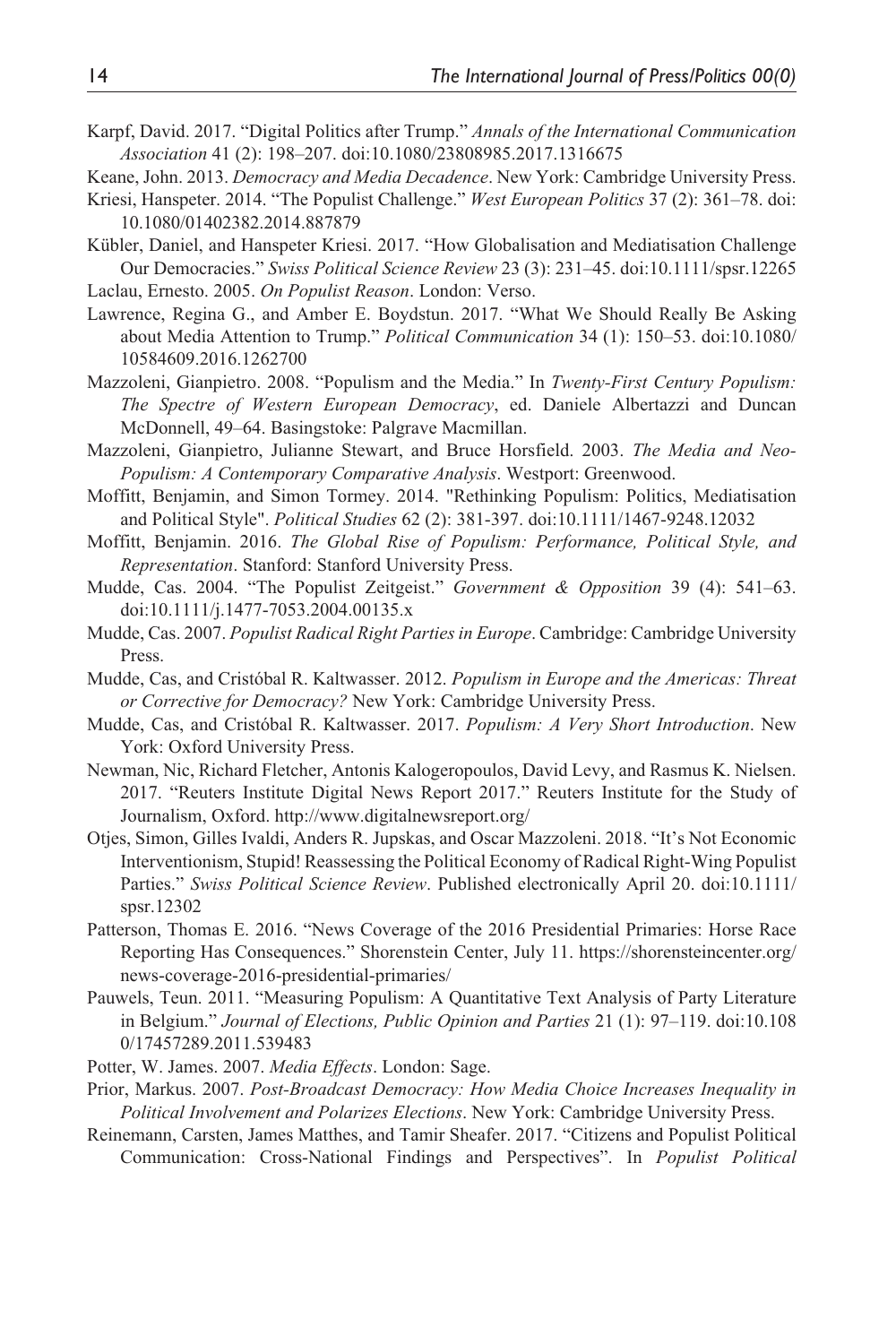*Communication in Europe*, ed. Toril Aalberg, Frank Esser, Carsten Reinemann, Jesper Strömbäck and Claes H. de Vreese, 381–94. New York: Routledge.

- Rooduijn, Matthijs, and Tjitske Akkerman. 2017. "Flank Attacks: Populism and Left-Right Radicalism in Western Europe." *Party Politics* 23 (3): 193–204. doi:10.1177/1354068815596514
- Rooduijn, Matthijs, Sarah L. de Lange, and Wouter van der Brug. 2014. "A Populist Zeitgeist? Programmatic Contagion by Populist Parties in Western Europe." *Party Politics* 20 (4): 563–75. doi:10.1177/1354068811436065
- Schmuck, Desirée, and Jörg Matthes. 2017. "Effects of Economic and Symbolic Threat Appeals in Right-Wing Populist Advertising on Anti-Immigrant Attitudes: The Impact of Textual and Visual Appeals." *Political Communication* 35 (4): 607–22. doi:10.1080/10584609.20 17.1316807
- Schulz, Anne, Philipp Müller, Christian Schemer, Dominique S. Wirz, Martin Wettstein, and Werner Wirth. 2017. "Measuring Populist Attitudes on Three Dimensions." *International Journal of Public Opinion Research* 30 (2): 316–26. doi:10.1093/ijpor/edw037
- Shah, Dhavan V., Douglas M. McLeod, Hernando Rojas, Jaeho Cho, Michael W. Wagner, and Lewis A. Friedland. 2017. "Revising the Communication Mediation Model for a New Political Communication Ecology." *Human Communication Research* 43 (4): 491–504. doi:10.1111/hcre.12115
- Stanyer, James, Susana Salgado, and Jesper Strömbäck. 2016. "27 Populist Actors as Communicators or Political Actors as Populist Communicators: Cross-National Findings and Perspectives". In *Populist Political Communication in Europe*, ed. Toril Aalberg, Frank Esser, Carsten Reinemann, Jesper Strömbäck and Claes H. de Vreese, 353–64. New York: Routledge.
- Stroud, Natalie J. 2008. "Media Use and Political Predispositions: Revisiting the Concept of Selective Exposure." *Political Behavior* 30 (3): 341–66. doi:10.1007/s11109-007-9050-9
- Stroud, Natalie J., and Ashley Muddiman. 2013. "Selective Exposure, Tolerance, and Satirical News." *International Journal of Public Opinion Research* 25 (3): 271–90. doi:10.1093/ ijpor/edt013
- Van Aelst, Peter, Jesper Strömbäck, Toril Aalberg, Frank Esser, Claes H. de Vreese, Jörg Matthes, David Hopmann, Susana Salgado, Nicolas Hubé, Agnieszka Stępińska, , Stylianos Papathanassopoulos, Rosa Berganza, Guido Legnante, Carsten Reinemann, Tamir Sheafer, and James Stanyer. 2017. "Political Communication in a High-Choice Media Environment: A challenge for Democracy?" *Annals of the International Communication Association* 41 (1): 3–27. doi:10.1080/23808985.2017.1288551
- van Hauwaert, Steven M, and Stijn van Kessel. 2018. "Beyond Protest and Discontent: A Cross-National Analysis if the Effect of Populist Attitudes and Issue Positions on Populist Party Support." *European Journal of Political Research* 57 (1): 68–92. doi:10.1111/1475- 6765.12216
- Wettstein, Martin, Frank Esser, Anne Schulz, Dominique Stefanie Wirz, and Werner Wirth. 2018. "News Media as Gatekeepers, Critics, and Initiators of Populist Communication: How Journalists in Ten Countries Deal with the Populist Challenge". *The International Journal of Press/Politics*. Advance online publication. doi: 10.1177/1940161218785979
- Wirz, Dominique S., Martin Wettstein, Anne Schulz, Philipp Müller, Christian Schemer, Nicole Ernst, Frank Esser, and Werner Wirth. 2018. "The Effects of Right-Wing Populist Communication on Emotions and Cognitions toward Immigrants". *The International Journal of Press/Politics*. Advance online publication. doi: 10.1177/1940161218788956